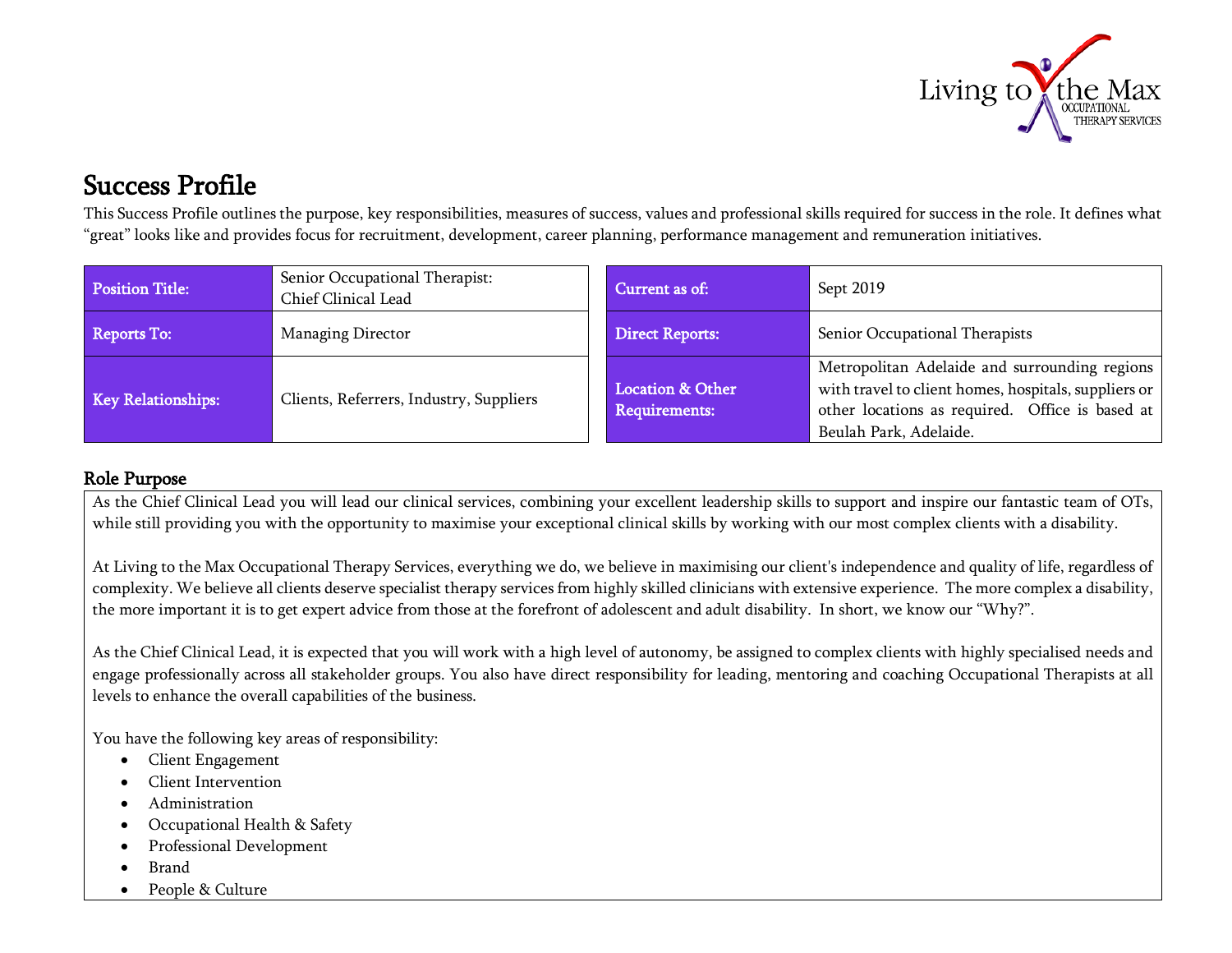| Key Area of Responsibility                                                                                                                                                                                                                                                                                                                                                                                                                                                                                                                                                                                                                                                                                                                                                                                                                                                                                                                                                                   | <b>Measures of Success</b>                                                                                                                                                                                                                                                                                                                               |
|----------------------------------------------------------------------------------------------------------------------------------------------------------------------------------------------------------------------------------------------------------------------------------------------------------------------------------------------------------------------------------------------------------------------------------------------------------------------------------------------------------------------------------------------------------------------------------------------------------------------------------------------------------------------------------------------------------------------------------------------------------------------------------------------------------------------------------------------------------------------------------------------------------------------------------------------------------------------------------------------|----------------------------------------------------------------------------------------------------------------------------------------------------------------------------------------------------------------------------------------------------------------------------------------------------------------------------------------------------------|
| <b>Client Engagement</b><br>Deliver quality home and hospital based occupational therapy assessments including all areas of activities of daily<br>living, mobility and home safety. This includes:<br>Equipment and/or home modification prescription and relevant clinical justification<br>Performs Home/ADL assessments<br>$\bullet$<br>Completes Equipment applications for a variety of government equipment programs<br>$\bullet$<br>Provision of therapy intervention (functional rehabilitation, pain management, stroke rehab etc)<br>$\bullet$<br>Identifies opportunities to help clients in other areas through the discussion of services available through the<br>$\bullet$<br>company or complimentary allied health providers<br>Provides clients with all available options / solutions within assessment brief and funding guidelines<br>$\bullet$<br>Ensures recommendations meet all legal requirements, including Australian Standards (where applicable)<br>$\bullet$ | Client/family feedback<br>Client referrals<br>Development of intervention goals /<br>plan<br>Client achievement of development<br>goals                                                                                                                                                                                                                  |
| <b>Client Intervention</b><br>Delivers on client follow-up actions post assessment including:<br>Order of equipment<br>$\bullet$<br>Writes reports including interventions, minor and major home modification recommendations with relevant<br>diagrams and community-based services<br>Communicates assessed needs clearly and precisely with stakeholders including families, agencies and<br>$\bullet$<br>suppliers<br>Education and training regarding correct use of recommended equipment<br>$\bullet$<br>Review of recommended equipment and implementation of further intervention where required                                                                                                                                                                                                                                                                                                                                                                                    | Delivery of interventions on time<br>Quality of reports (accuracy and<br>quality of clinical input expected for<br>level of experience)<br>Recommendations meet all legal<br>requirements and standards<br>Accuracy and timeliness of<br>stakeholder communications                                                                                      |
| Administration<br>Delivers all internal administration in an accurate and timely manner to ensure the efficiency of practice<br>operations. This includes:<br>Submits billing / invoices accurately and on time<br>Updates case notes and DropBox folder in a timely manner so they can be readily picked up and actioned by<br>others<br>Record keeping and progress documentation<br>$\bullet$<br>Other administration as required<br>$\bullet$<br>Prepares and delivers quotes for additional services with existing and new clients                                                                                                                                                                                                                                                                                                                                                                                                                                                      | Clarity and accuracy of progress<br>notes<br>Progress notes completed and billing<br>(non-DVA) submitted by the first<br>working day of the following month<br>Progress notes and related billing<br>records are accurate and up to date by<br>Friday of each week (DVA)<br>Meets billable time requirements<br>(monthly stats)<br>No rework of invoices |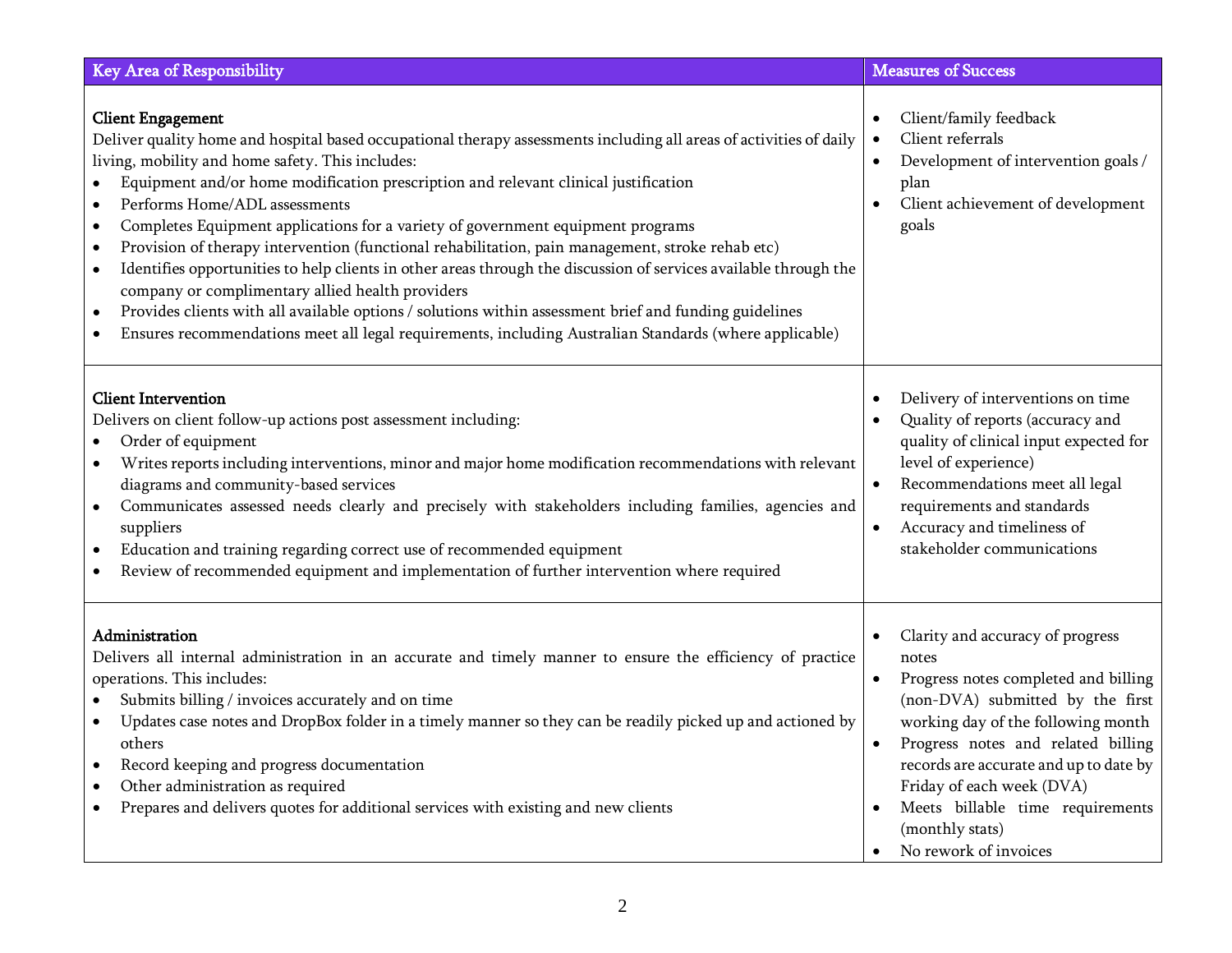|                                                                                                                                                                                                                                                                                                                                                                                                                                                                                                                                                                                                                                                                                                                                                                       | Quotes accurately reflect the amount<br>of work required to deliver                                                                                                                                                                                                                                 |
|-----------------------------------------------------------------------------------------------------------------------------------------------------------------------------------------------------------------------------------------------------------------------------------------------------------------------------------------------------------------------------------------------------------------------------------------------------------------------------------------------------------------------------------------------------------------------------------------------------------------------------------------------------------------------------------------------------------------------------------------------------------------------|-----------------------------------------------------------------------------------------------------------------------------------------------------------------------------------------------------------------------------------------------------------------------------------------------------|
| Occupational Health and Safety<br>Operates in a manner that ensures personal safety and the safety of others at all times. Areas of focus include:<br>Ensures the Occupational Health, Safety and Welfare of all staff including yourself<br>Informs reception of your whereabouts within the policy guidelines<br>$\bullet$<br>Safety policies, procedures and safe behaviour expectations are well understood<br>٠<br>Safety risks are actively identified and appropriately actioned or reported<br>٠                                                                                                                                                                                                                                                              | No safety incidents<br>$\bullet$<br>Proactively informs reception of<br>whereabout<br>Compliance with all safety policies<br>$\bullet$<br>and procedures<br>$\bullet$                                                                                                                               |
| <b>Professional Development</b><br>Commits to ongoing professional development within both work time and personal time, including<br>maintaining up to date knowledge of evidence-based practice<br>Direct supervision and support of less experienced colleagues within the organisation<br>$\bullet$<br>Willing to share knowledge and promote team growth<br>$\bullet$<br>Oversees the induction of new staff members as required and the Clinical supervision and / or mentoring of<br>students<br>Liaises with other community-based organisations and GPs etc to ensure best practice in holistic client<br>$\bullet$<br>focused care<br>Contributes ideas and innovations around improving the business                                                        | Meets CPD point requirements<br>$\bullet$<br>Proactive recognition and bridging<br>of knowledge and skill gaps<br>Implements newly acquired skills<br>$\bullet$<br>and knowledge in the role<br>Identifies and supports the<br>$\bullet$<br>implementation of continuous<br>improvement initiatives |
| <b>Brand</b><br>Contributes to building the practice brand through an active involvement in a range of client and external<br>facing events including:<br>Represents the brand externally as required<br>$\bullet$<br>Identifies and supports the exploration of opportunities to further expand the practice or client groups<br>$\bullet$<br>Communicates positively about the practice and the value the team bring to clients<br>$\bullet$<br>Has a full understanding of the services available through the practice and communicates this in an<br>informed manner when engaging with clients<br>Demonstrates professional behaviour and communication skills inside and outside of work<br>٠<br>to ensure that the that the practice brand is well represented | The market knows who we are and<br>what we do<br>Represents the practice in an<br>$\bullet$<br>informed and professional manner<br>Personal presentation is in line with<br>$\bullet$<br>the brand<br>Generation of new opportunities,<br>referral sources and clients                              |
| People & Culture<br>Builds leadership and clinical capabilities in the team so the business has the right capabilities for growth.<br>This includes coaching, mentoring and conducting joint client visits with other OTs.                                                                                                                                                                                                                                                                                                                                                                                                                                                                                                                                            | Clinical development and leadership<br>$\bullet$<br>development program in place for<br>key people                                                                                                                                                                                                  |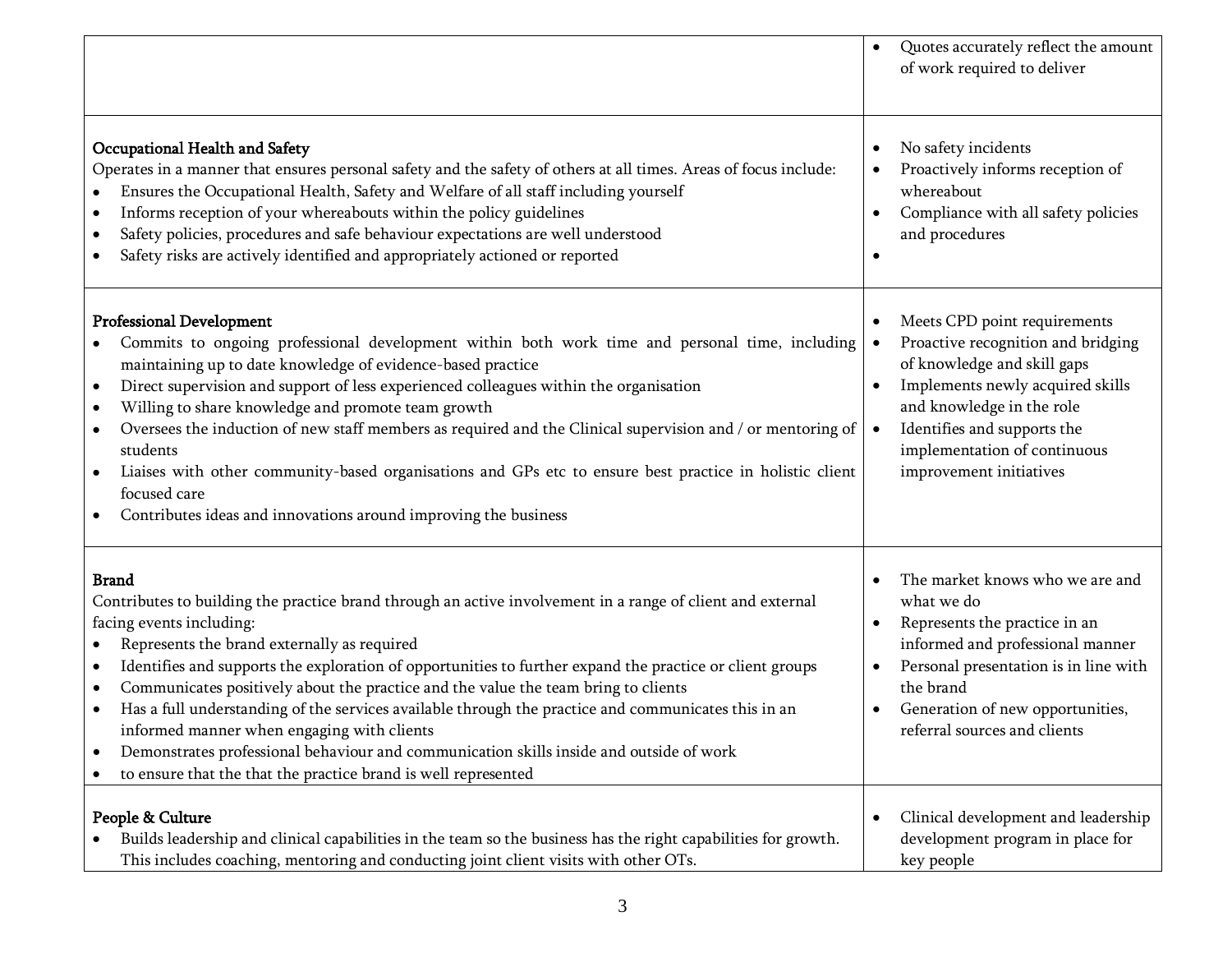| Facilitates meaningful career discussions with team members by documenting skill gaps, aspirations and                                               | Creates and acts on OT development                                                                                                                       |
|------------------------------------------------------------------------------------------------------------------------------------------------------|----------------------------------------------------------------------------------------------------------------------------------------------------------|
| creating targeted development plans.                                                                                                                 | plans to build team capabilities                                                                                                                         |
| Involved in the selection of key people to ensure recruitment is in line with the desired Company culture                                            | All areas of the business can operate                                                                                                                    |
| and the skills required for future growth                                                                                                            | effectively in the absence of key                                                                                                                        |
| Creates a culture of accountability by embedding performance metrics, goals and measures of success                                                  | people                                                                                                                                                   |
| Is actively involved in the industry to keep abreast of best practice. Embeds key learnings into the practice<br>and transfers learnings to the team | Quarterly catch-ups are delivered on<br>time with all staff having<br>meaningful development plans<br>No unmanaged performance issues<br>in the business |

## Living to the Max Company Values

|                     | What this means for the role                                                                                                                                                                                |                                                                                                                                                                                                                                                   |
|---------------------|-------------------------------------------------------------------------------------------------------------------------------------------------------------------------------------------------------------|---------------------------------------------------------------------------------------------------------------------------------------------------------------------------------------------------------------------------------------------------|
| <b>Enterprising</b> | We will:<br>Lead best practice intervention and look for new ways of<br>doing things.<br>Be open to feedback and critique of our work.<br>Make small improvements every day                                 | We will never:<br>Do things because that is the way they have always been<br>done.<br>Get defensive when others challenge our thinking.<br>Take the easy option                                                                                   |
| Teamwork            | We will:<br>Always show empathy and respect to others, both<br>professionally and personally<br>Actively offer support and assistance to colleagues<br>Keep each other accountable by being open and honest | We will never:<br>Openly criticise others in the workplace<br>Discriminate against colleagues in the workplace<br>Dismiss the opinions of colleagues. Everyone has equal<br>right to be heard                                                     |
| Reliable            | We will:<br>Always do what we say. No exceptions.<br>Respond to clients, colleagues and stakeholders in a<br>timely manner.<br>Notify clients and colleagues if we are running behind<br>schedule.          | We will never:<br>Have unrealistic expectations with respect to scheduling<br>of appointments.<br>Compromise our integrity to meet an imposed deadline.<br>Schedule clients for financial gain and jeopardise the<br>٠<br>quality of our service. |
| Respect             | We will:<br>Respect our clients and their wishes at all times.                                                                                                                                              | We will never:<br>Force our recommendations, despite our best intentions,<br>on a client or their family.                                                                                                                                         |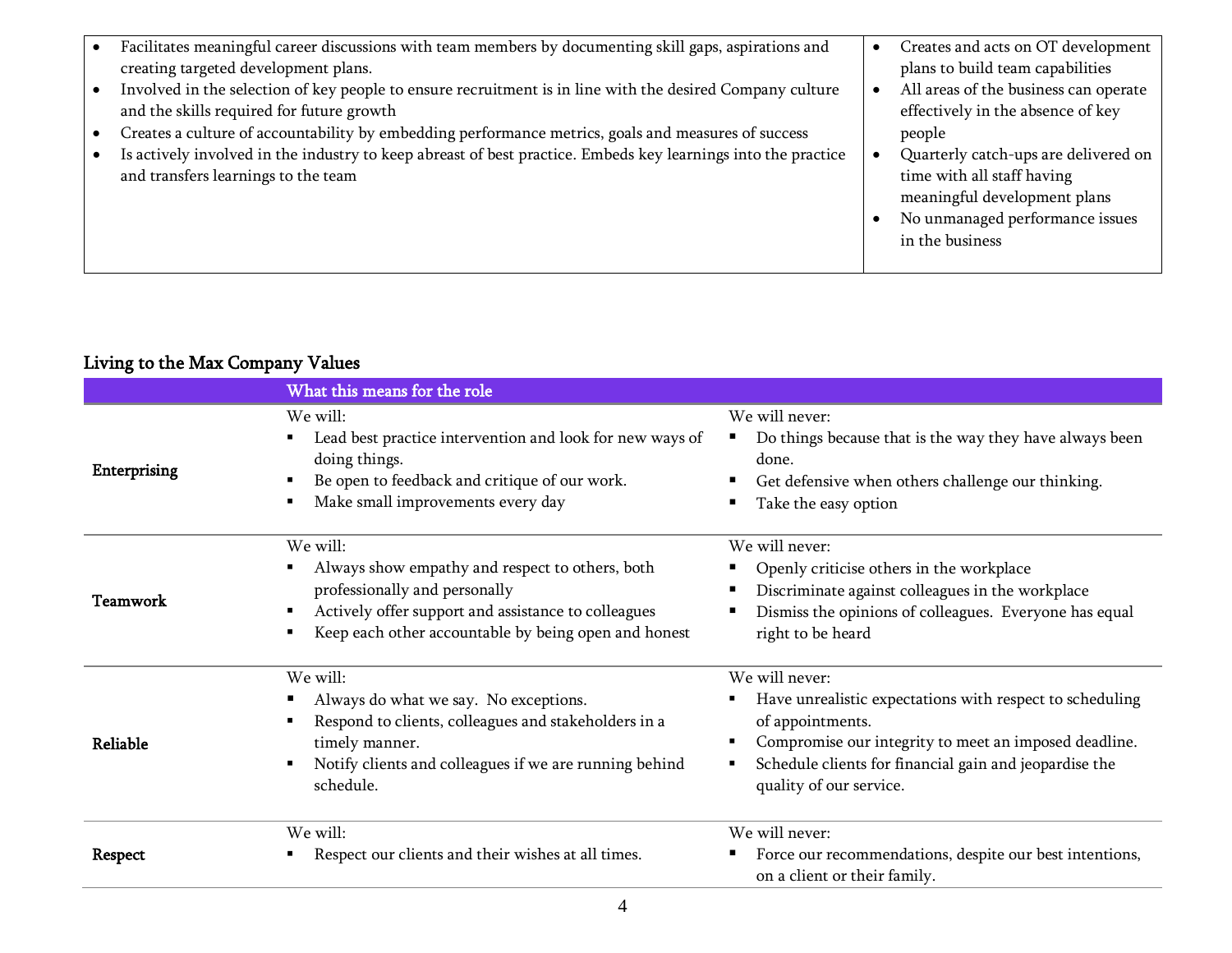|                       | Acknowledge it's a client's prerogative to accept or<br>decline our intervention.<br>Treat all those who come into contact with LTTM with<br>the respect we expect from others                                     | Take for granted, the privilege of entering a client's<br>private home.<br>Dismiss the thoughts, ideas or opinions of our clients or<br>their family/carers.                                                                                                           |
|-----------------------|--------------------------------------------------------------------------------------------------------------------------------------------------------------------------------------------------------------------|------------------------------------------------------------------------------------------------------------------------------------------------------------------------------------------------------------------------------------------------------------------------|
| Integrity             | We will:<br>Always maintain the highest of professional standards<br>when representing LTTM.<br>Always act in the best interests of our clients.<br>Always act with honesty, transparency, empathy and<br>respect. | We will never:<br>Compromise our professional standards<br>Be influenced to do anything other than what is in the<br>best interests of our clients<br>Accept financial (or otherwise) incentives to refer clients<br>to other health professionals or related services |
| <b>Client-Centred</b> | We will:<br>Talk with, not at our clients when finding customised<br>solutions.<br>Actively engage with family and other stakeholders as<br>true partners.<br>Always prioritise client needs above all else        | We will never:<br>Suggest an intervention because it is easier for staff or<br>other service providers.<br>View family or other stakeholders as peripheral<br>Impose our intervention on a client without their<br>agreement                                           |

## Behaviours

|                      | What this means for the role                                                                                      |  |  |
|----------------------|-------------------------------------------------------------------------------------------------------------------|--|--|
|                      | Speaks in a friendly and professional manner                                                                      |  |  |
| Communication        | Communicates proactively, clearly and effectively with team members, peers and the leadership team                |  |  |
|                      | Tailors communication content, channel and style to the audience to increase understanding and acceptance         |  |  |
|                      | Creates clarity for individuals on their performance and long-term development needs through skillful questioning |  |  |
| Develops Capability  | Provides timely coaching, practical advice and specific feedback to help others succeed and grow                  |  |  |
|                      | Looks for opportunities to reinforce, reward and celebrate individual progress and achievements<br>٠              |  |  |
|                      | Seeks the input of others to fully understand issues, and takes the time to explore problems<br>٠                 |  |  |
| Problem Solving      | Explores multiple options and formulates strategies to address problems                                           |  |  |
|                      | Takes action and sets up systems/procedures to prevent problems recurring                                         |  |  |
| <b>Builds Strong</b> | Is able to cultivate rapport and build trust & credibility with key stakeholders<br>٠                             |  |  |
| Relationships        | Proactively communicates with staff and others as needed                                                          |  |  |
|                      | Listens attentively to others; demonstrates openness to other points of view                                      |  |  |